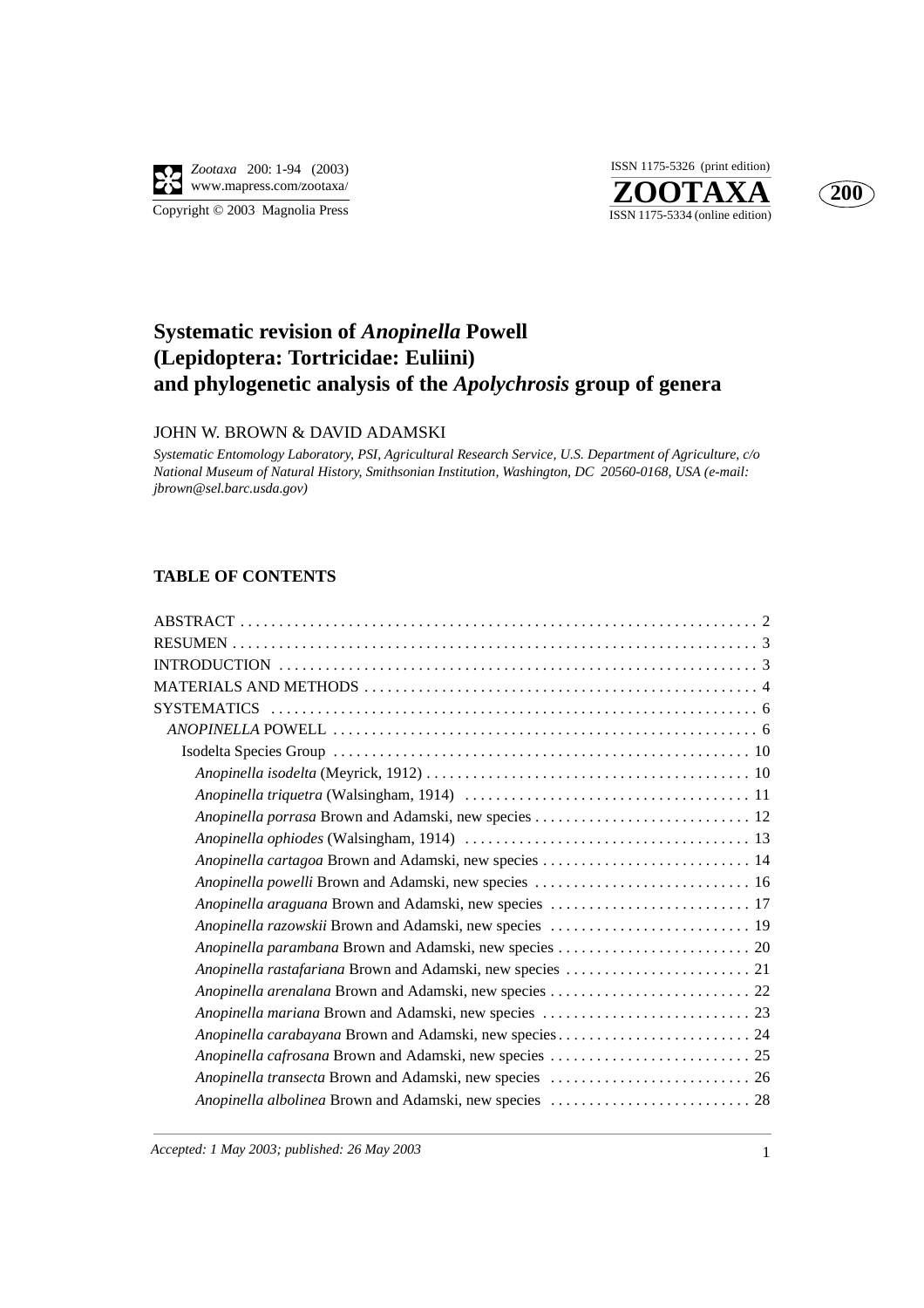| ZOOTAXA              |                                                           |  |
|----------------------|-----------------------------------------------------------|--|
| $\mathbf{\hat{200}}$ |                                                           |  |
|                      |                                                           |  |
|                      |                                                           |  |
|                      |                                                           |  |
|                      |                                                           |  |
|                      |                                                           |  |
|                      |                                                           |  |
|                      |                                                           |  |
|                      |                                                           |  |
|                      |                                                           |  |
|                      |                                                           |  |
|                      |                                                           |  |
|                      | Anopinella holandia Brown and Adamski, new species  41    |  |
|                      |                                                           |  |
|                      |                                                           |  |
|                      | Anopinella rigidana Brown and Adamski, new species  44    |  |
|                      | Anopinella sympatrica Brown and Adamski, new species  45  |  |
|                      |                                                           |  |
|                      |                                                           |  |
|                      | Anopinella styraxivora Brown and Adamski, new species  47 |  |
|                      | PHYLOGENETICS OF THE APOLYCHROSIS GENUS GROUP  48         |  |
|                      |                                                           |  |
|                      |                                                           |  |
|                      |                                                           |  |
|                      |                                                           |  |
|                      |                                                           |  |

## **ABSTRACT**

Thirty-five species are recognized in the Neotropical genus *Anopinella* Powell, including 5 previously described, *A. isodelta* (Meyrick), *A. triquetra* (Walsingham), *A. ophiodes* (Walsingham), *A. aurea* (Razowski & Becker), new combination, and *A. perblanda* (Razowski & Becker), new combination, and 30 described as new: *A. albolinea* (TL: Costa Rica), *A. araguana* (TL: Venezuela), *A. arenalana* (TL: Costa Rica), *A. boliviana* (TL: Bolivia), *A. brasiliana* (TL: Brazil), *A. cafrosana* (TL: Costa Rica), *A. cartagoa* (TL: Costa Rica), *A. carabayana* (TL: Peru), *A. choko* (TL: Colombia), *A. cuzco* (TL: Peru), *A. fana* (TL: Venezuela), *A. holandia* (TL: Guatemala), *A. larana* (TL: Venezuela), *A. macrosema* (TL: Costa Rica), *A. mariana* (TL: Guatemala), *A. panamana* (TL: Panama), *A. parambana* (TL: Ecuador), *A. peruvensis* (TL: Peru), *A. phillipsae* (TL: Costa Rica), *A. porrasa* (TL: Costa Rica), *A. powelli* (TL: Costa Rica), *A. rastafariana* (TL: Jamaica), *A. razowskii* (TL: Brazil), *A. rica* (TL: Costa Rica), *A. rigidana* (TL: Costa Rica), *A. styraxivora* (TL: Costa Rica), *A. sympatrica* (TL: Guatemala), *A. tinalandana* (TL: Ecuador), *A. transecta* (TL: Costa Rica), and *A. tucki* (TL: Peru). The genus occurs from Jamaica and southern Mexico to southern